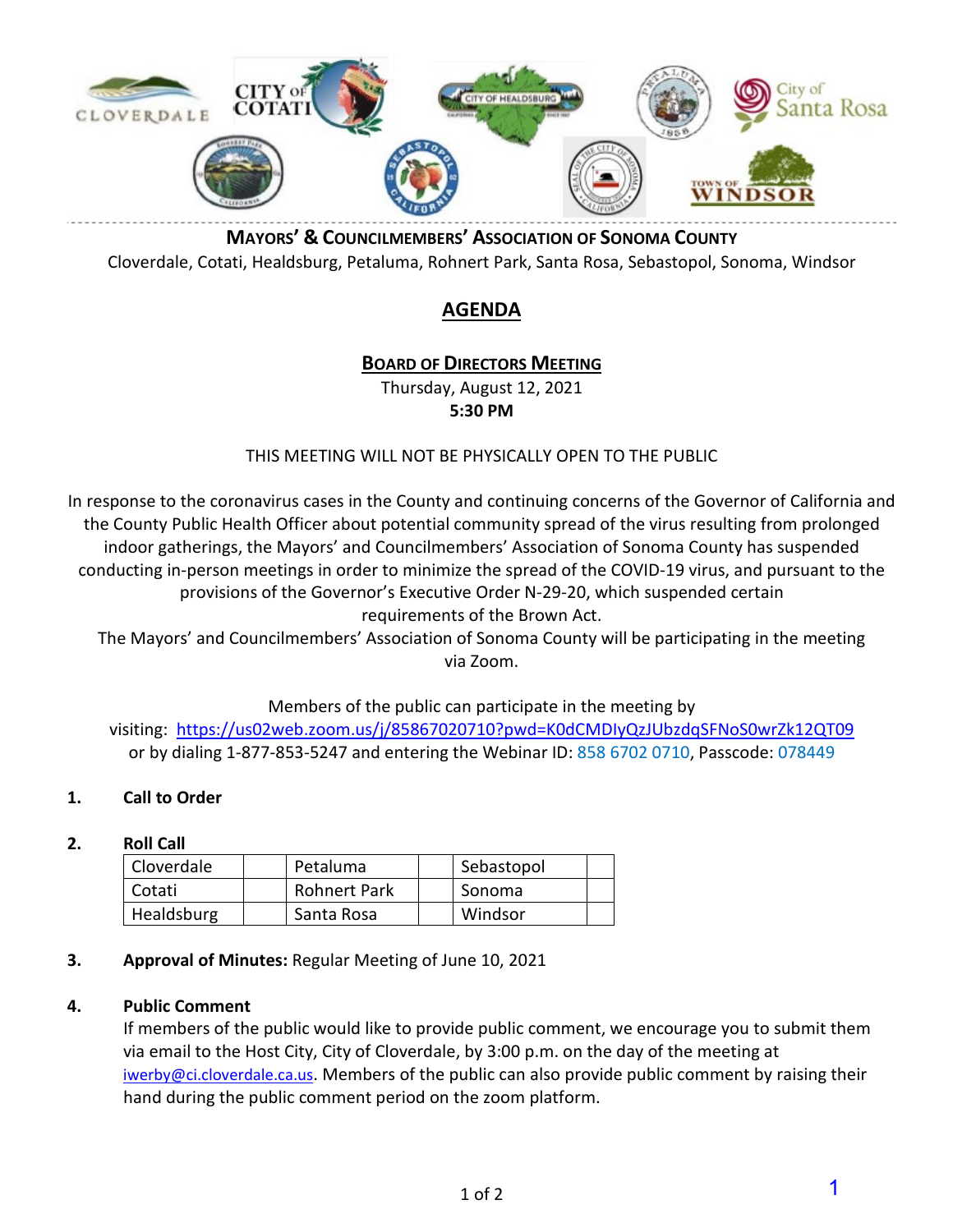#### **5. Business Items:**

### **a. Presentation on the Continuum of Care and Homelessness Governance by Don Schwartz, Rohnert Park Assistant City Manager**

**Recommended Action(s):** Receive presentation, review recommendations, and provide direction on next steps.

#### **6. Announcement(s)**

#### **7. Adjournment**

The next Board of Directors Meeting will be held on October 14, 2021.

#### **Upcoming 2021 Meetings:**

October 14, 2021 - City of Healdsburg

\* \* \* \* \* \* \* \* \* \* \*

Copies of all staff reports and documents subject to disclosure that relate to any item of business referred to on the agenda are available for public review the Thursday prior to the regularly scheduled meeting on the City's website at [Mayors' & Councilmembers' Association | Cloverdale, CA - Official Website,](https://www.cloverdale.net/453/Mayors-Councilmembers-Association) or by email upon request at [iwerby@ci.cloverdale.ca.us.](mailto:iwerby@ci.cloverdale.ca.us) Any documents subject to disclosure that are provided to all, or a majority of all, of the members of the Association regarding any item on this agenda, after the agenda has been distributed, will be made available for review. Contact number: (707) 894-1712. In accordance with the Americans with Disabilities Act, if you need special assistance to participate in this meeting, please contact the Cloverdale City Clerk's office at (707) 894-1712. Notification 72-hours prior to the meeting will enable the Association to make reasonable arrangements to ensure accessibility to this meeting.

\* \* \* \* \* \* \* \* \* \* \* \* \* \* \* \* \* \* \*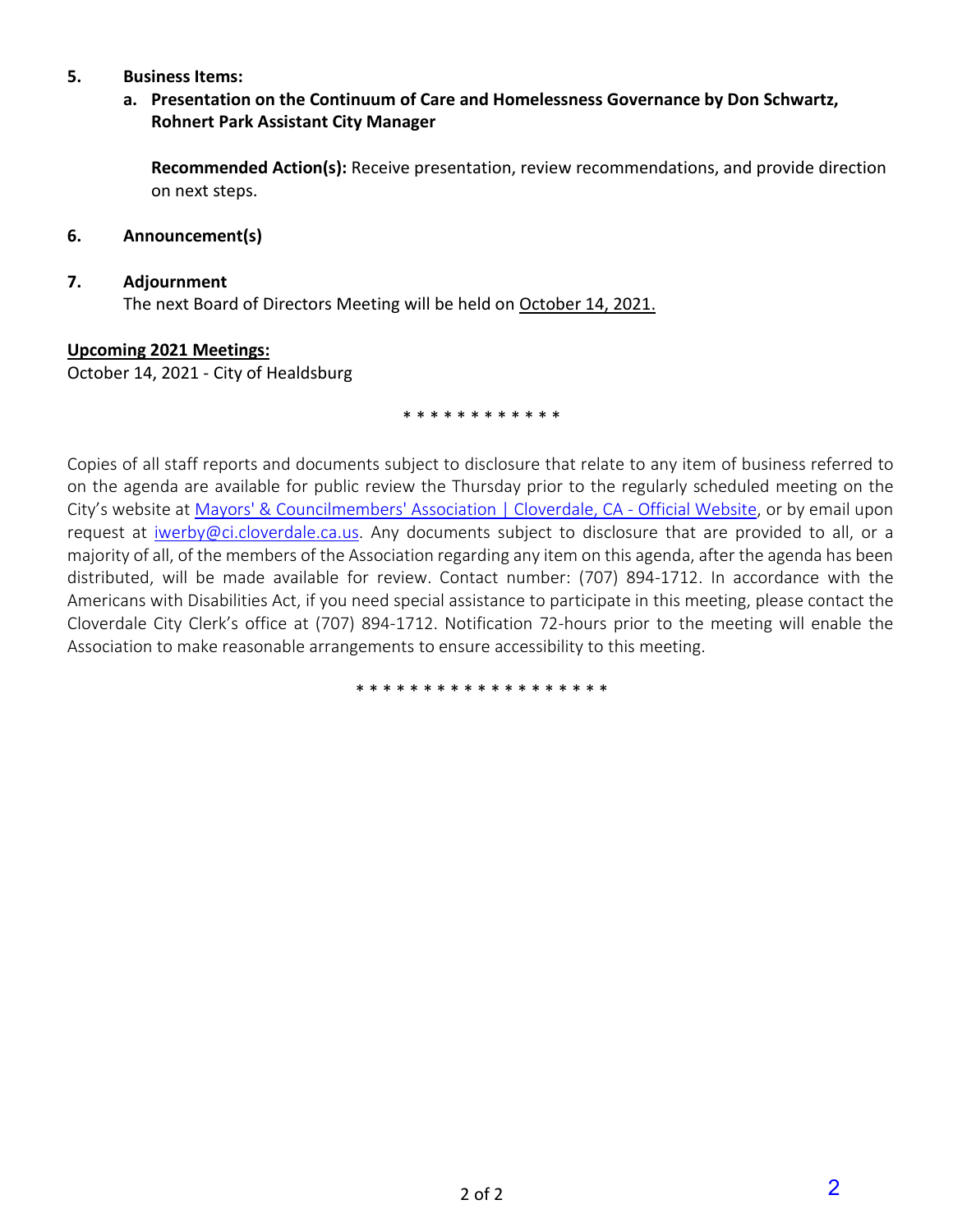### **MAYORS' & COUNCILMEMBERS' ASSOCIATION OF SONOMA COUNTY**

Cloverdale, Cotati, Healdsburg, Petaluma, Rohnert Park, Santa Rosa, Sebastopol, Sonoma, Windsor

### BOARD OF DIRECTORS MEETING MINUTES

### Thursday, June 10, 2021 **6:15 PM or Immediately Following the 6 p.m. City Selection Committee Meeting**

#### THIS MEETING WAS NOT PHYSICALLY OPEN TO THE PUBLIC

In response to the coronavirus cases in the County and continuing concerns of the Governor of California and the County Public Health Officer about potential community spread of the virus resulting from prolonged indoor gatherings, the Mayors' and Councilmembers' Association of Sonoma County has suspended conducting in-person meetings in order to minimize the spread of the COVID-19 virus, and pursuant to the provisions of the Governor's Executive Order N-29-20, which suspended certain requirements of the Brown Act.

The Mayors' and Councilmembers' Association of Sonoma County participated in the meeting via Zoom.

#### **1. Call to Order**

Chair Cruz called the meeting to order at 6:22 p.m.

### **2. Roll Call**

#### Present:

| <b>FIC3CIIL.</b>            |                       |
|-----------------------------|-----------------------|
| City of Cloverdale          | Marta Cruz            |
| City of Cotati              | John Moore            |
| City of Healdsburg          | Evelyn Mitchell       |
| City of Petaluma            | <b>Teresa Barrett</b> |
| <b>City of Rohnert Park</b> | <b>Gerard Giudice</b> |
| City of Santa Rosa          | <b>Chris Rogers</b>   |
| City of Sebastopol          | Una Glass             |
| City of Sonoma              | Madolyn Agrimonti     |
| Town of Windsor             | Sam Salmon            |
|                             |                       |

Absent: None.

#### **3. Approval of Minutes: Regular Meeting of February 11, 2021**

City of Petaluma moved to approve the regular Mayors' and Councilmembers' Board of Directors Meeting Minutes of February 11, 2021. City of Sebastopol seconded the motion. The motion passed by the following roll call vote:

Ayes: Cities of Cotati, Healdsburg, Petaluma, Rohnert Park, Santa Rosa, Sebastopol, and Town of Windsor Noes: None Absent: None Abstain: Cities of Cloverdale and Sonoma

**4. Public Comment** – None.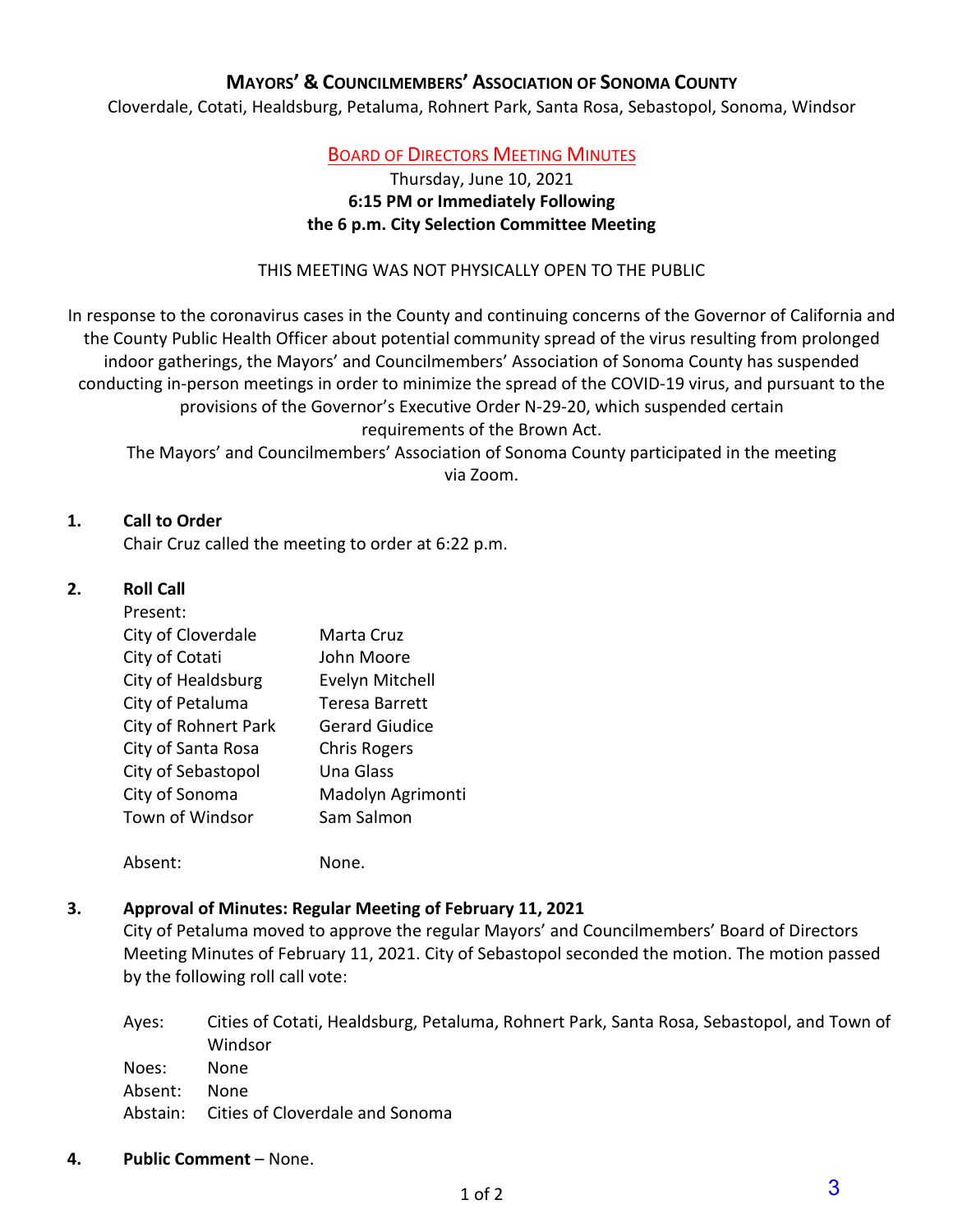#### **5. Business Items**

### **(a) Appointments to the Following Boards / Committees**

For consideration:

• **North Bay Division, League of California Cities**, one position (Primary), to fill vacancy of Rachel Hundley (Sonoma). Term expires two years from appointment.

**Recommended Action(s):** Formally appoint alternate John Sawyer (February 2021) (Santa Rosa) to position of Primary.

City of Santa Rosa nominated John Sawyer to fill the primary position. City of Rohnert Park seconded the motion. The motion passed by the following roll call vote:

Ayes: Cities of Cotati, Healdsburg, Petaluma, Rohnert Park, Santa Rosa, Sebastopol, Sonoma and Town of Windsor Noes: None Absent: None Abstain: City of Cloverdale

### **6. Announcement(s):** None.

### **7. Adjournment**

Chair Cruz adjourned the meeting at 6:31 p.m., to the next Board of Directors Meeting scheduled for August 12, 2021.

#### **Upcoming 2021 Meetings:**

August 12, 2021 City of Cotati October 14, 2021 City of Healdsburg

Respectfully Submitted by:

Irene Camacho-Werby City Clerk, City of Cloverdale Recording Secretary – 2021 Chair City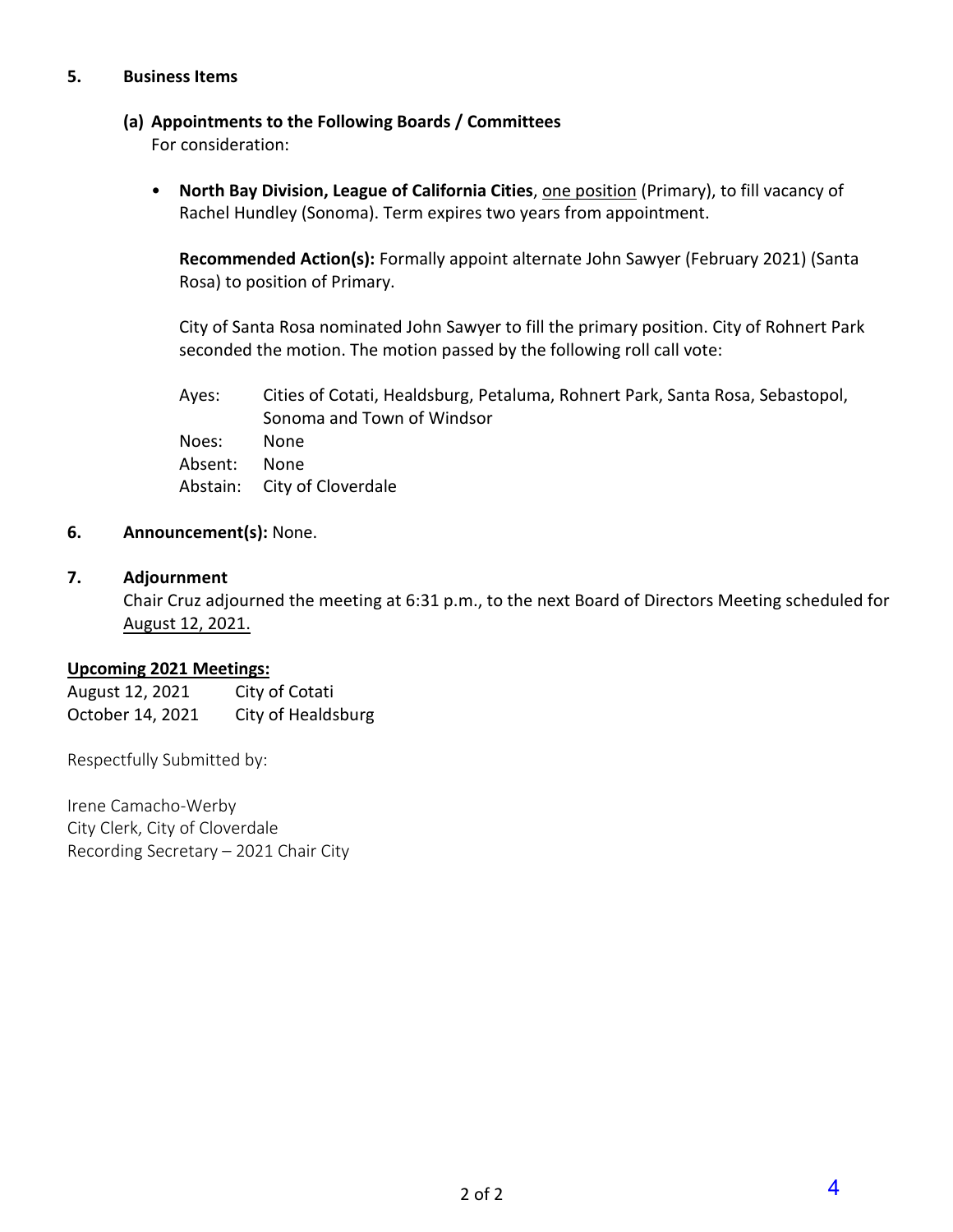# Regional Homelessness August 12, 2021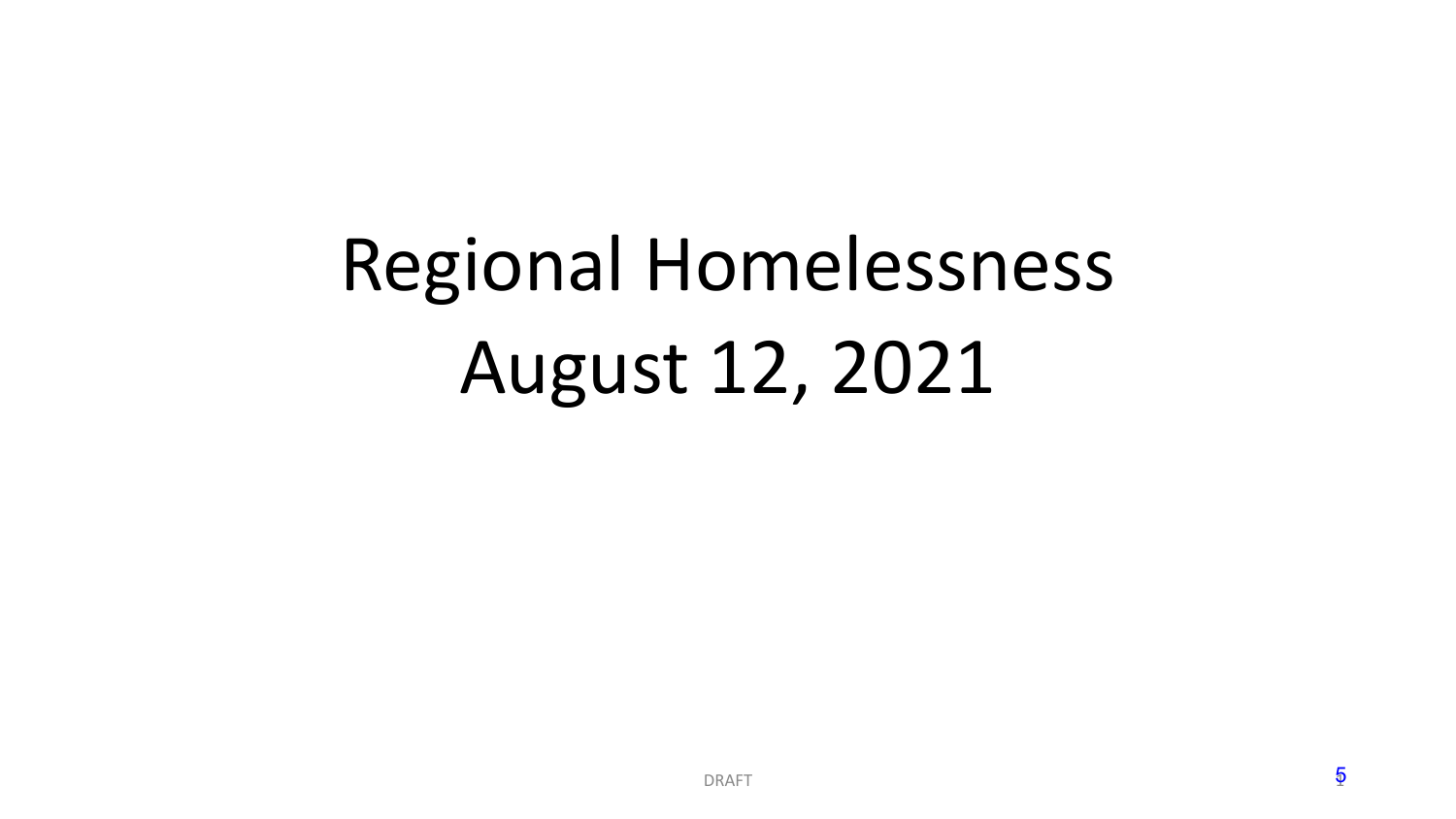# **Topics**

- Background on homelessness governance
- Continuum of Care Board Composition
- Role of Continuum of Care, Part A: Integrated Funding
- Role of Continuum of Care, Part B: Strategic Plan
- Other City Priorities
- KPMG Report
- Next Steps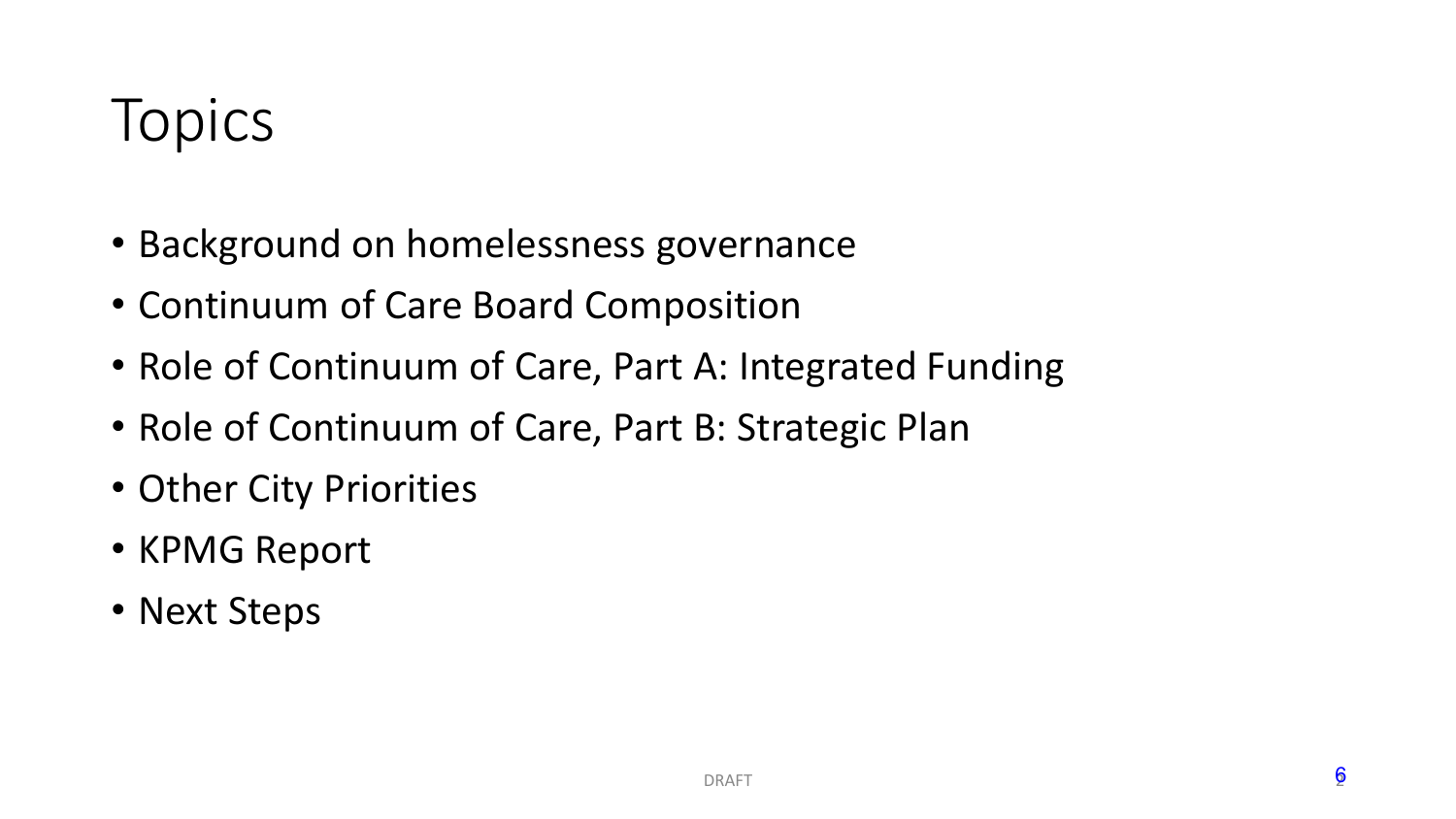# Background

- Homelessness is a regional issue requiring a regional approach
- Federally-required regional Continuum of Care (CoC) is lead governing body
- CoC is a membership organization with 15 member governing Board
- "Lead Agency" is County Community Development Commission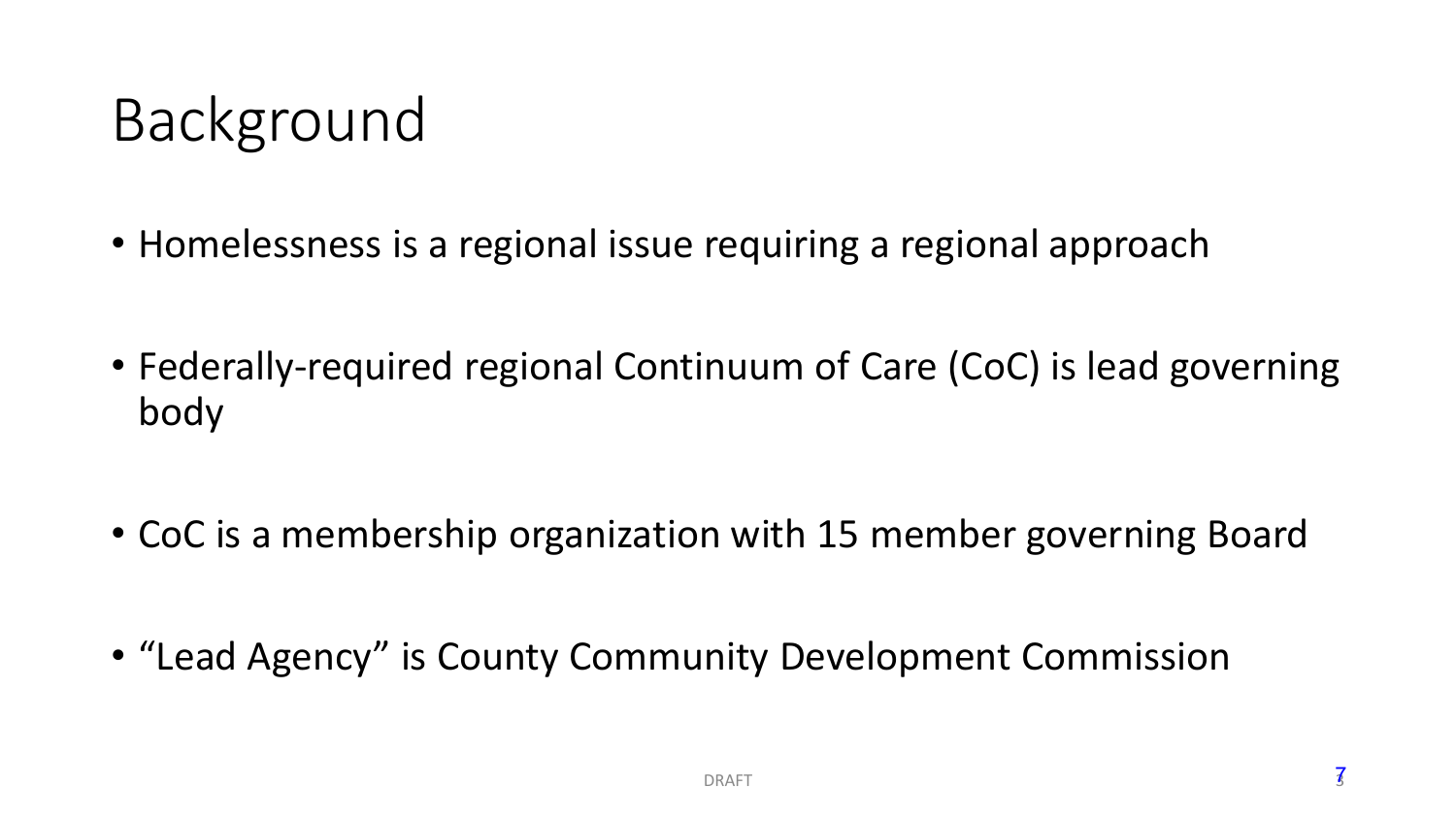# The Last Year (or so): Challenges and Changes

- Cities established ad hoc of councilmembers
- New Interim Director at County Community Dev. Commission
	- Dave Kiff, former interim City Manager for Healdsburg and Sonoma
- Continuum of Care Board Setting a New Foundation
	- Composition of CoC Board
	- Strategic Plan
- City and County Staff: Productive Discussions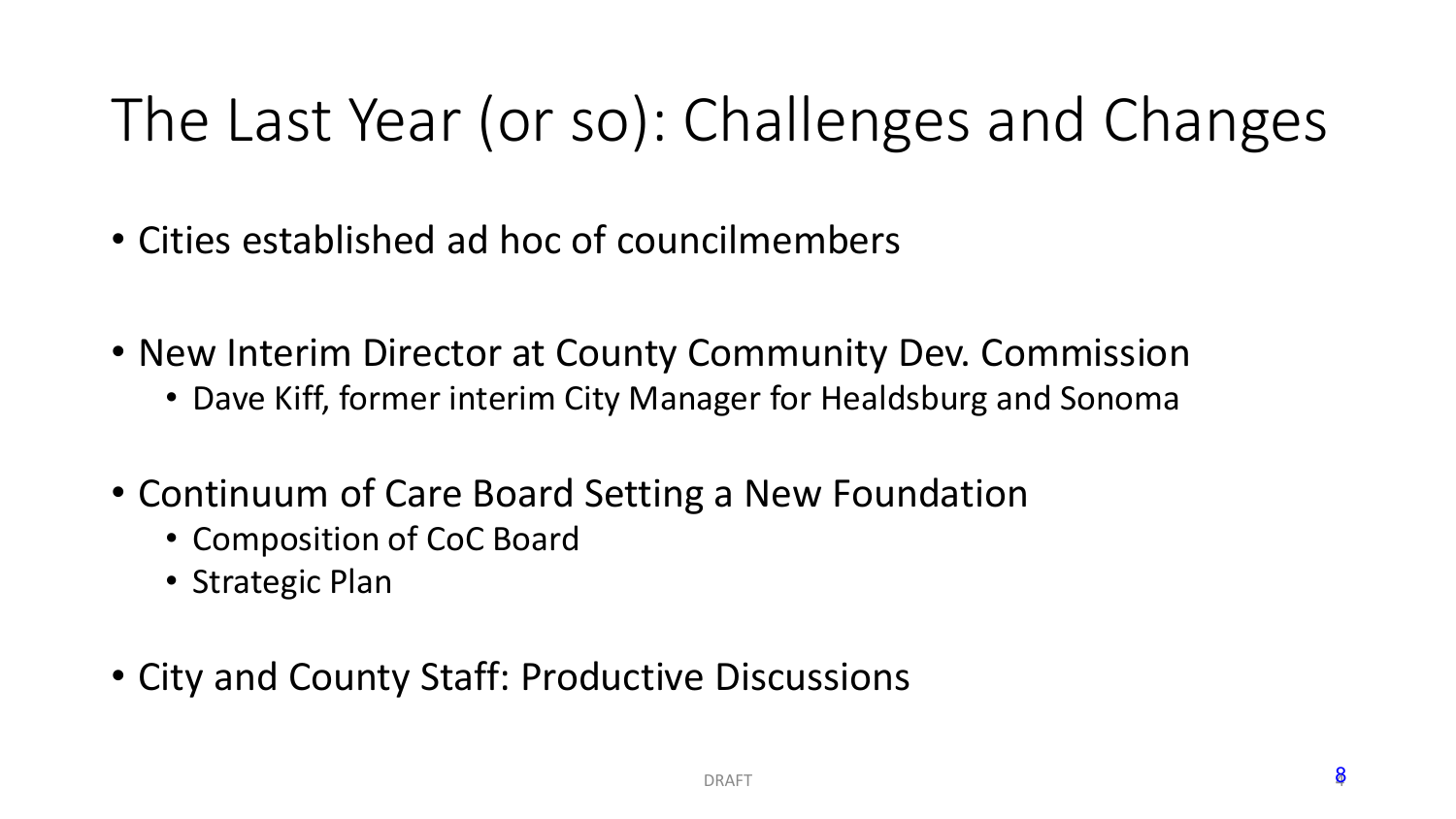# First Issue: Board Composition

- "Norm" is one seat/jurisdiction
- CoC Board decides
	- Unlikely to support Board dominated by government
- Need manageable size
- Geographic representation important
- With more trusted Lead Agency, seats on Board less important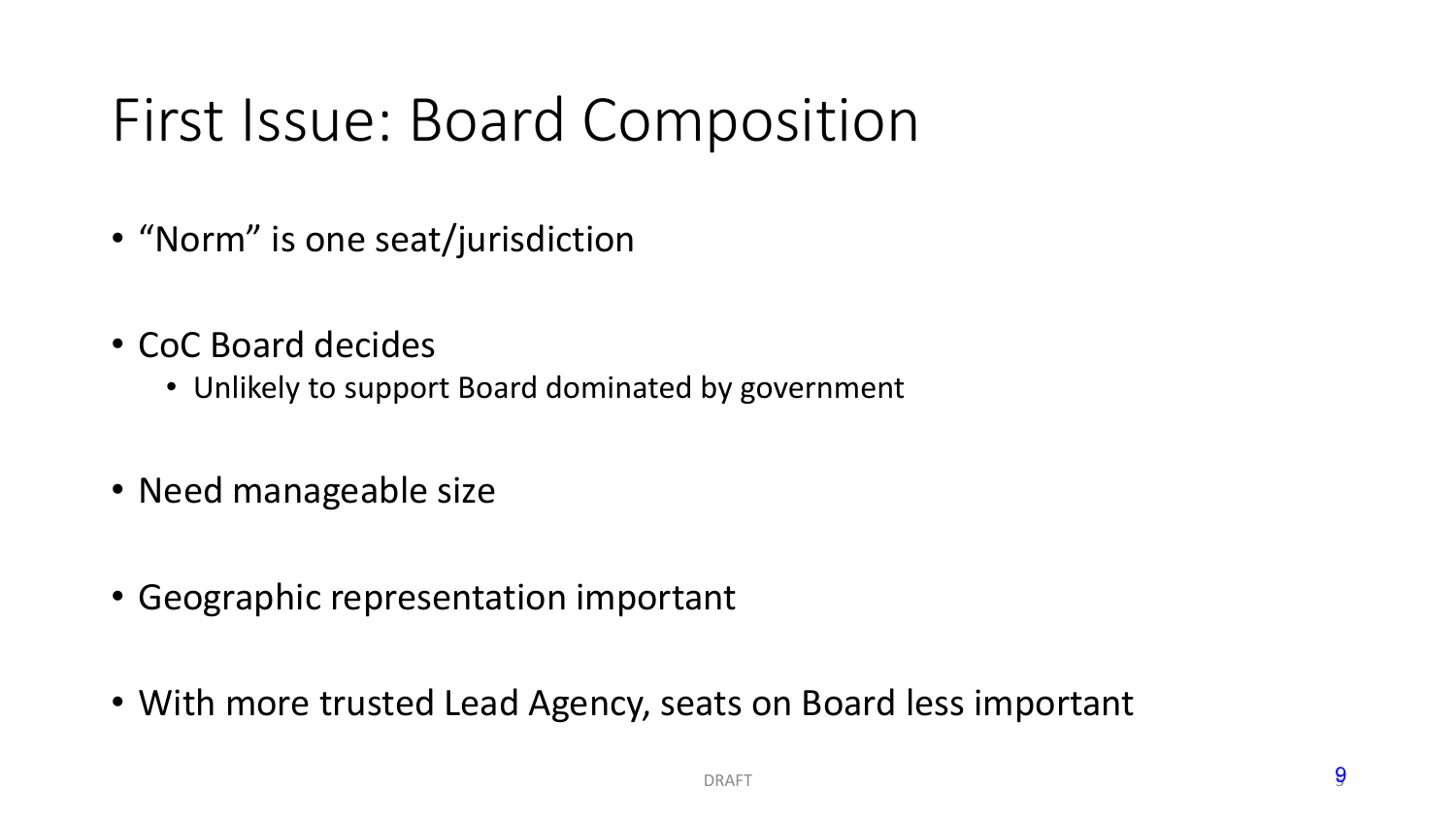# CoC Board Current Composition: 15 Seats

- Seven permanent assigned seats:
	- a. Three County seats (1 BOS; Health Director; Human Services Director)
	- b. Two City seats (Santa Rosa, Petaluma)
	- c. Two for largest providers (Catholic Charities and COTS)
- Four "designated" elected seats (1 funder; 2 lived experience; 1 advocate)
- Four at large elected seats (2 held by city staff)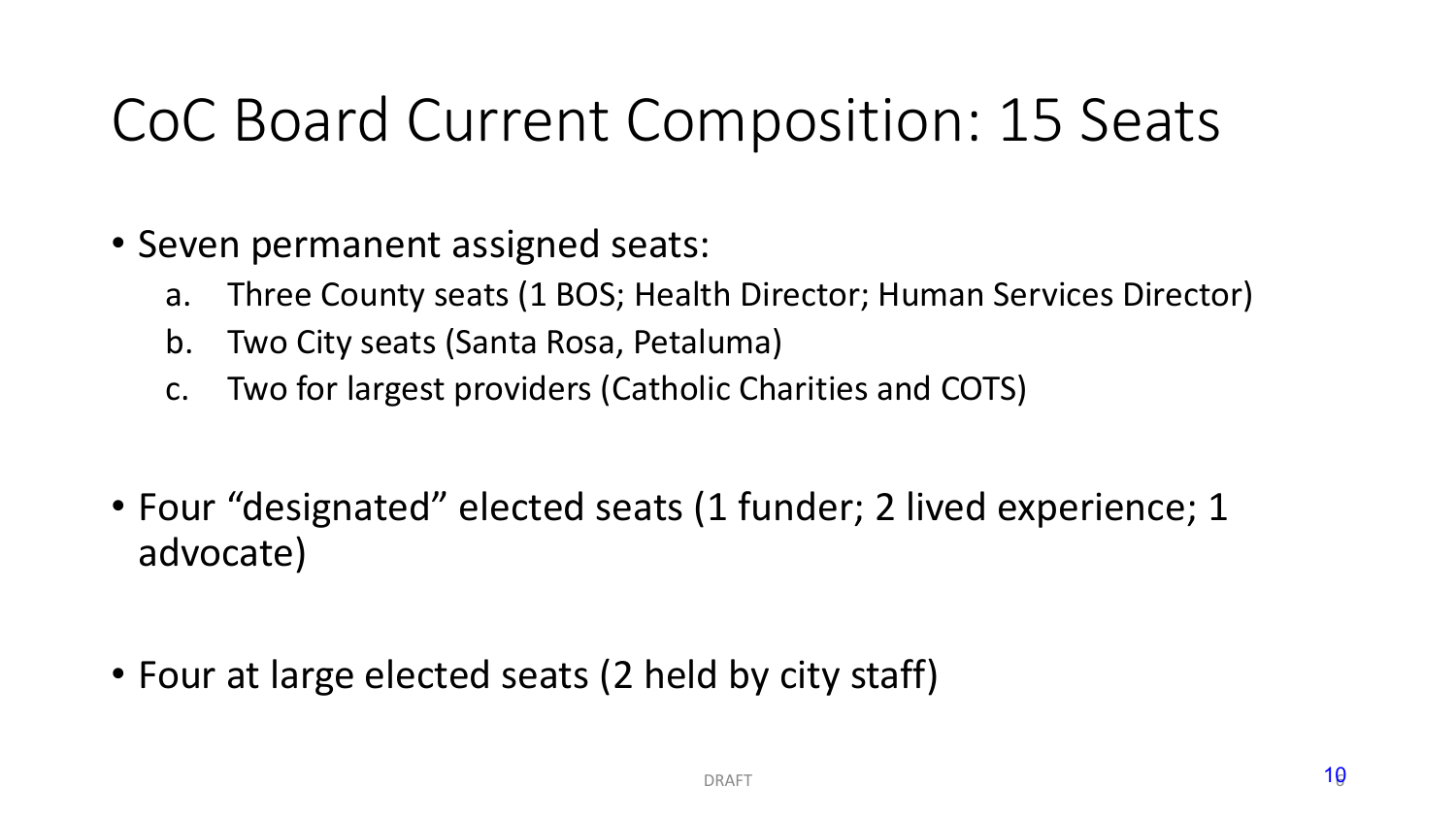# CoC Board Proposal

- Two permanent County seats
	- One BOS
	- One Health/Human Services manager
- Two permanent City seats
	- Santa Rosa
	- Petaluma
- Four regional seats
	- North County, West County, Sonoma Valley, Rohnert Park/Cotati
	- Could be city representatives, non-profits, or others
	- Selection process TBD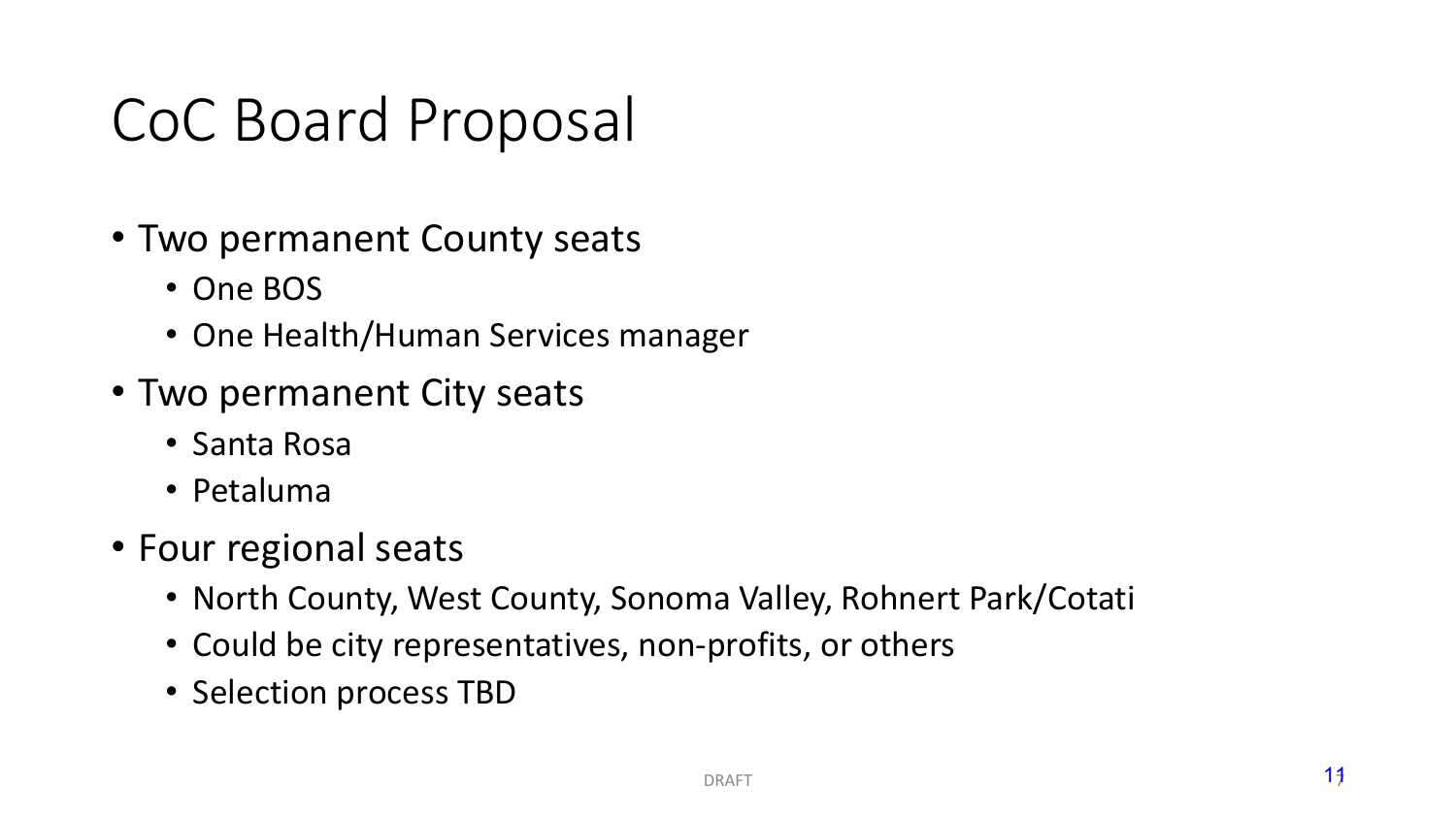# CoC Board, Other Seats

- Specifics TBD
- Options include:
	- o Largest Providers (Catholic Charities & COTS)
	- o Funders (Kaiser, St. Joseph's, Community Foundation, etc.)
	- oHealth Care
	- $\circ$  Lived Experience 1 required
	- o At-large
	- o Education, law enforcement, business, etc.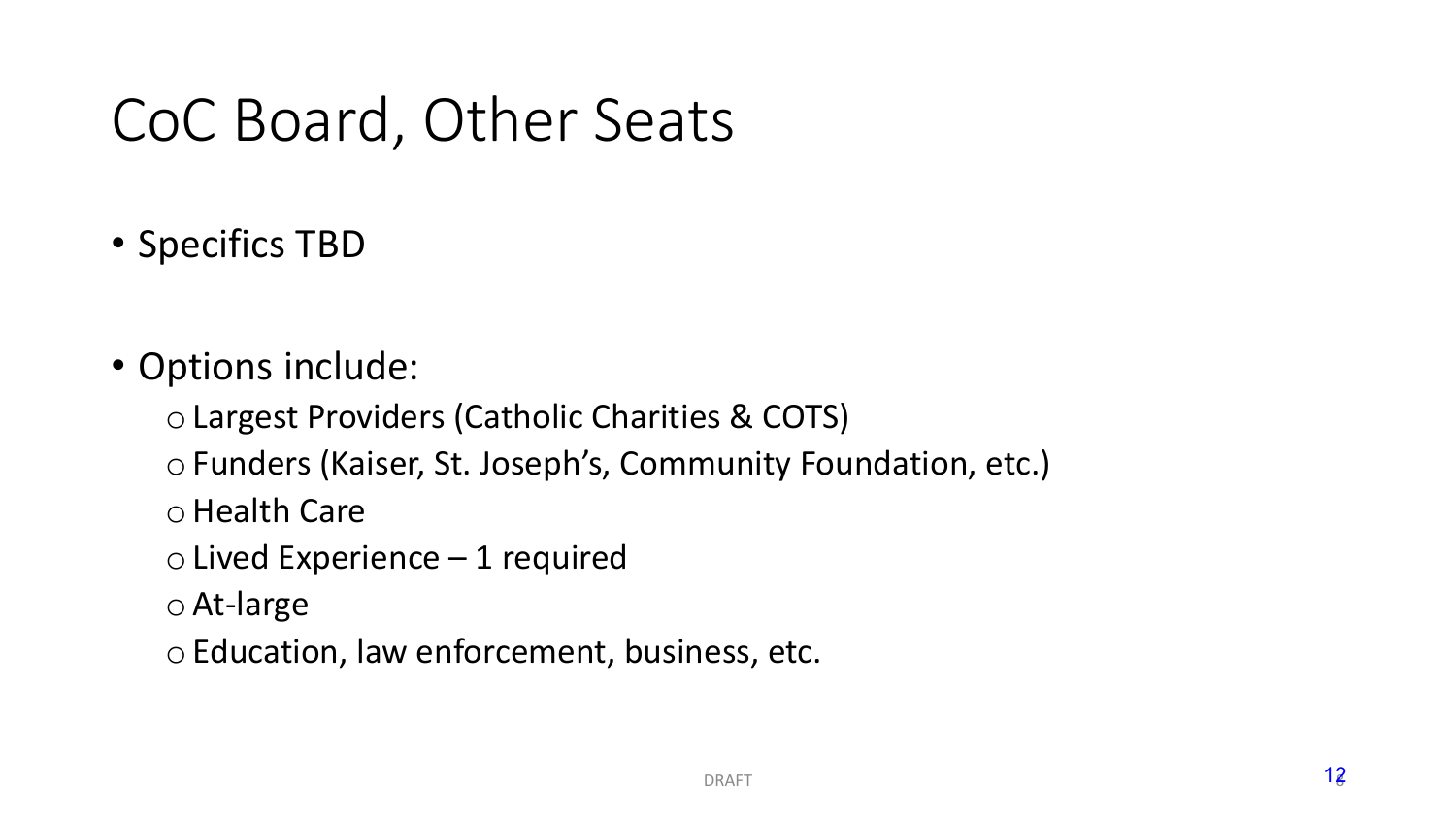Second Issue: Recognize Role of CoC Part A: Integrated Funding Decisions

- Multiple funding sources for homelessness, including:
	- a. Fed/state funds to Continuum of Care
	- b. Fed/state funds to County
	- c. Measure O (Mental Health/Homelessness Tax)
	- d. County and City discretionary funds
- Integrating funding streams essential to an integrated system
- CoC responsible for considering funding holistically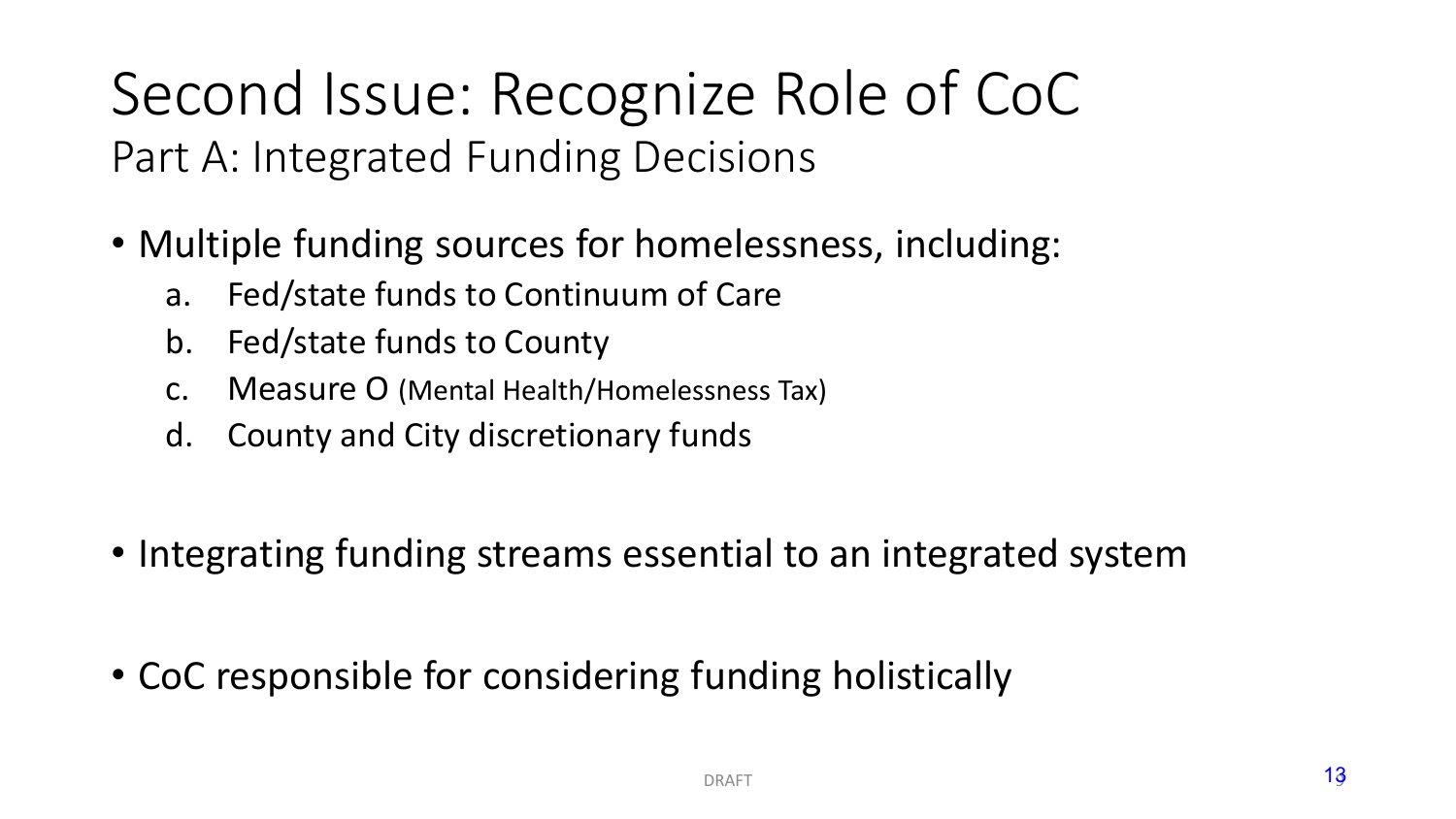# Integrated Funding Decisions

- Measure O: Passed in 2020
	- \$25M/year for Mental Health & Homelessness
	- Potential Source of \$ for CAHOOTS-type programs
	- Potential Source of \$ for homelessness
	- Board of Supervisors Makes Final Decisions; some on August 31
	- Supervisor Coursey soliciting CoC input
- State funding (HHAP)
	- BOS to consider on August 17
	- No discussion with CoC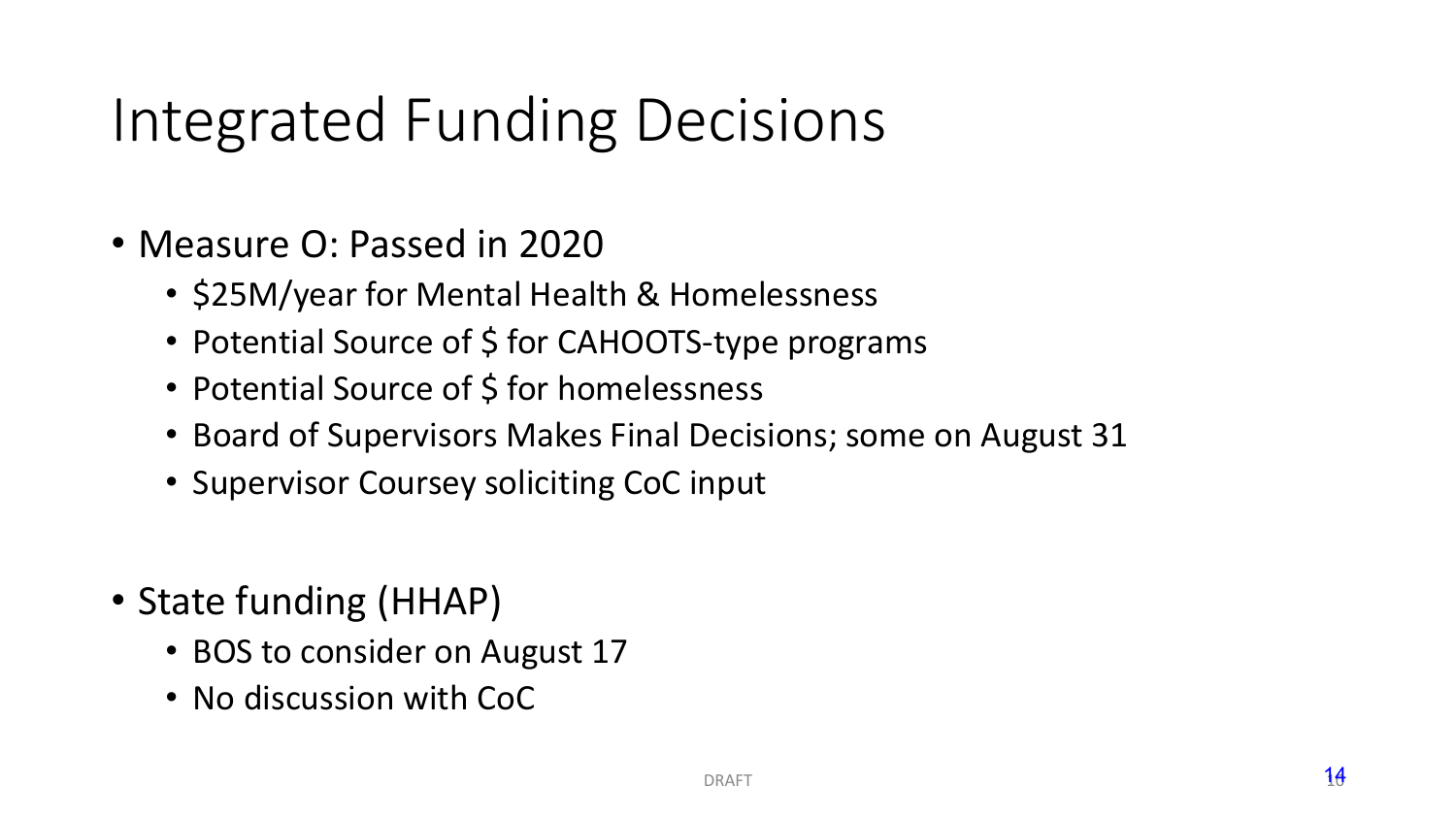# Integrated Funding Decisions

- Ad Hoc members prepared to make comments/ask questions
- Possible letter to BOS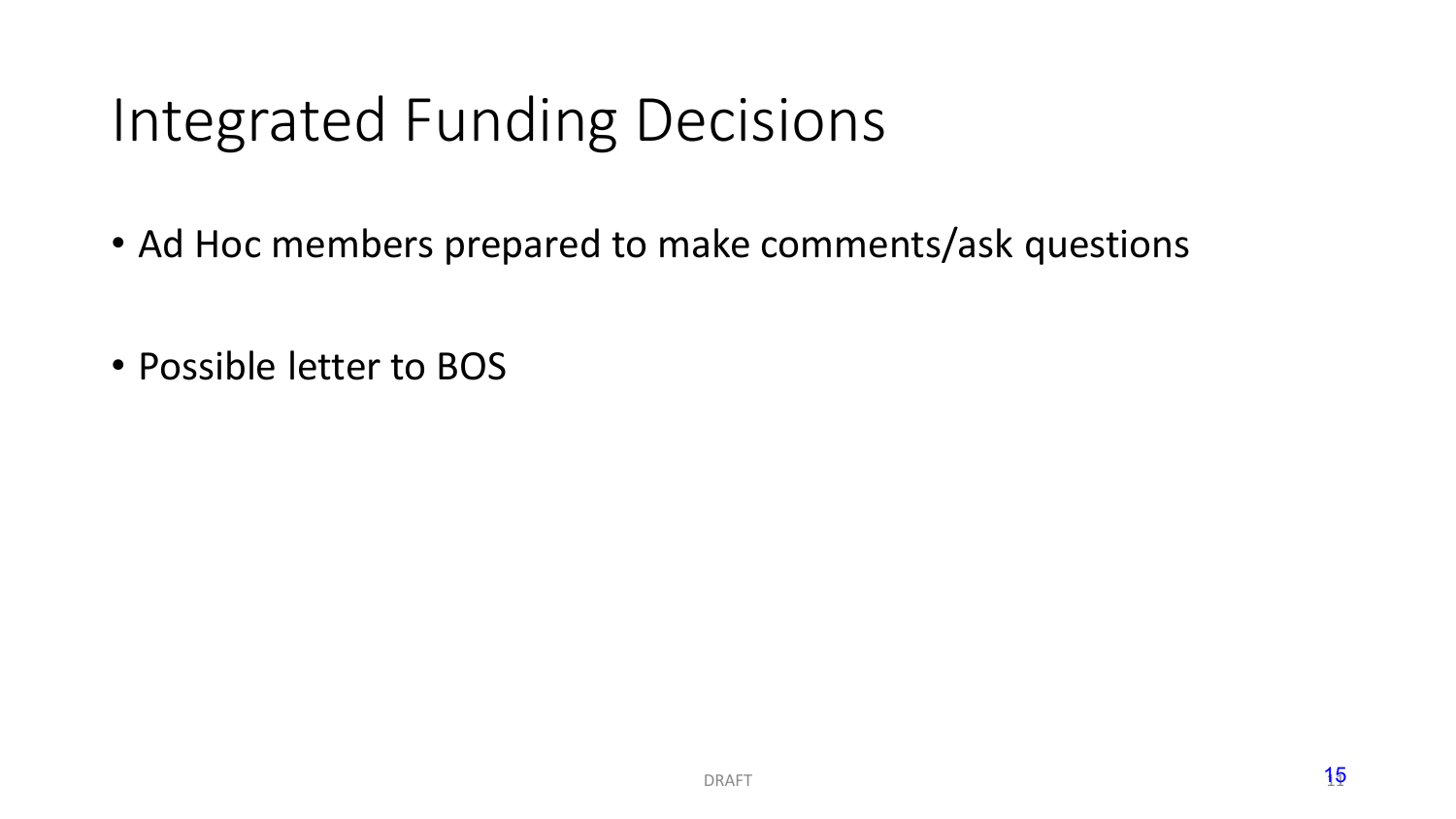## Second Issue: Recognize Role of CoC Part B: Strategic Plan

- County intends to develop Homelessness Strategic Plan in 2023 in collaboration with cities
- CoC developing Strategic Plan now
- Cities created extra seat for County to participate
- County Administrator agreeable to one Strategic Plan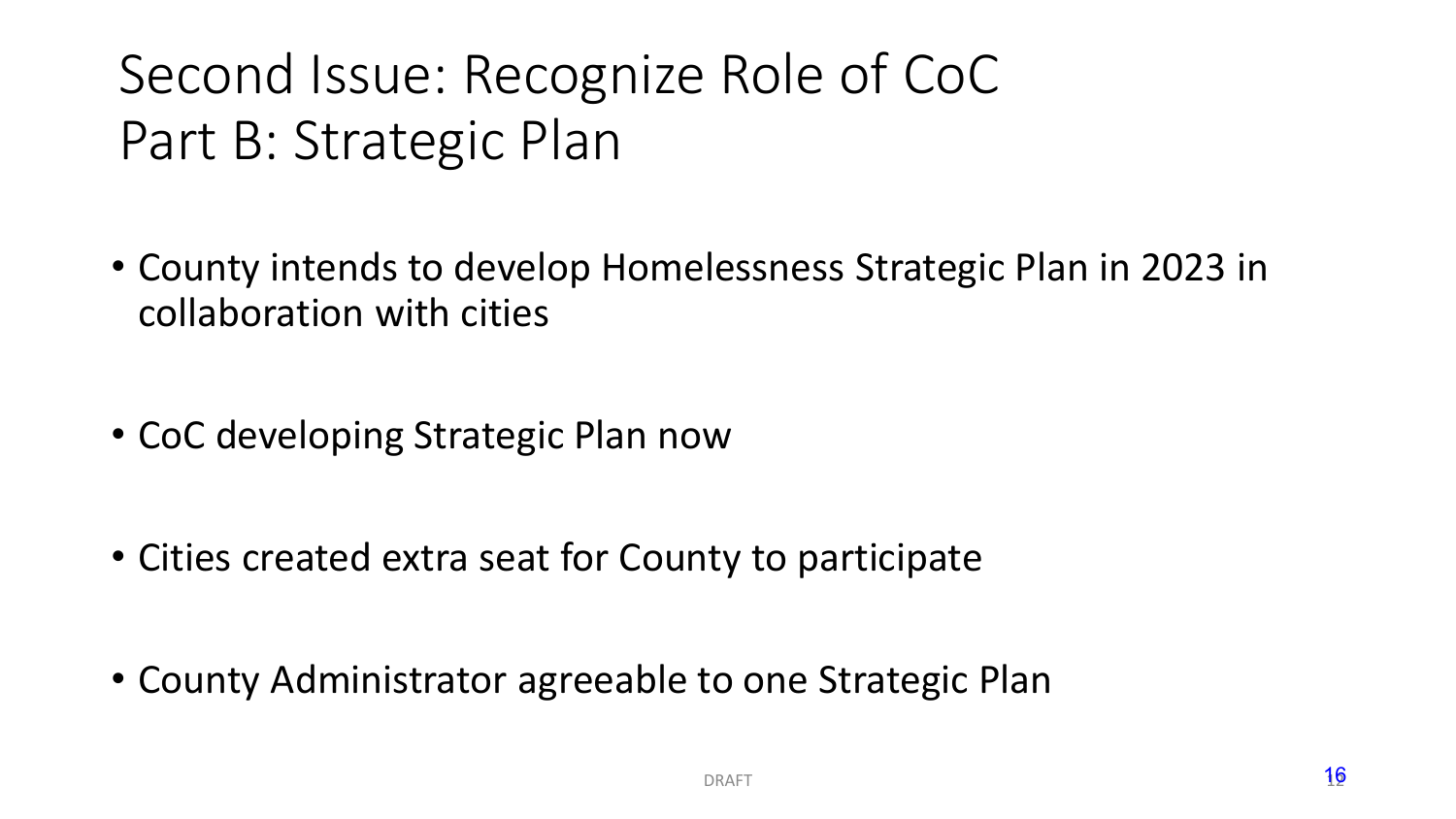# Other City Priorities

- 1. Equitable use of Federal/state-funded services
- 2. Strengthen County staff capacity
- 3. Timely resolution of issues

Ultimately need:

- Board of Supervisors Commitment
- Structural Protections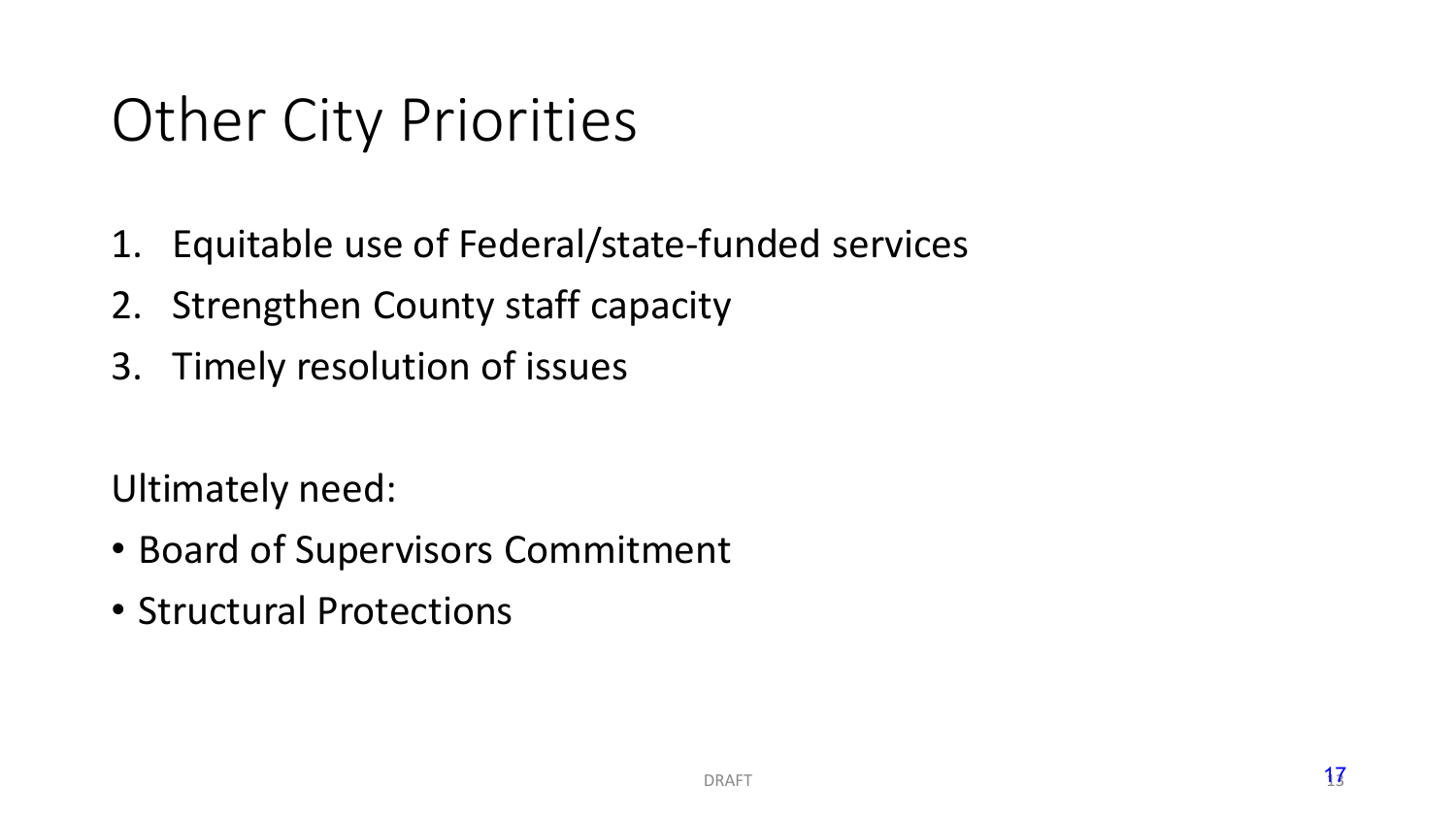# The Last Year: County KPMG Report

- Analyzed County's options to manage its responsibilities
	- Homelessness
	- Housing Authority
	- Affordable Housing Development
- Also considered other issues
- Was done by and for County
- May be Focus of County Presentation